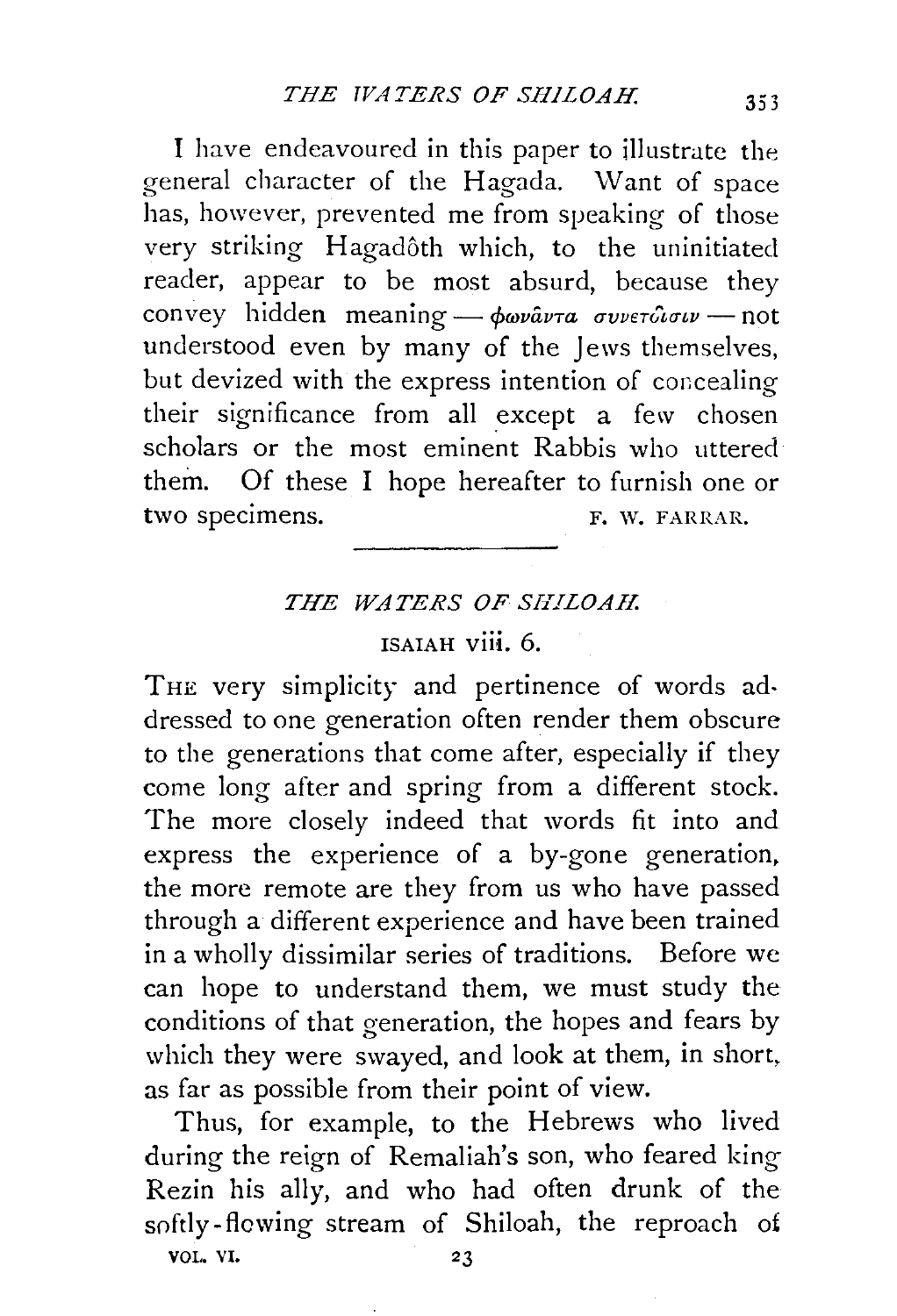the Prophet would be full of significance ; while for us, though we can hardly fail to catch his tone of reproach, his meaning is wholly lost, or can only be painfully recovered. Its very allusions to Rezin, and Remaliah's son, and "Siloah's sacred flood," which would bring home the reproach to the men of that generation, and render it at once picturesque and forcible, obscure its meaning and pertinence for us. Before we can so much as apprehend in what direction it points, we must translate it into terms in modern use; we must patiently trace out the purport of the historical allusions by which its meaning was conveved to the Jews but is concealed from us.

''But shall we be repaid for our trouble if we enter on this tedious and difficult inquiry?"

That will hardly be doubted when I so far anticipate the results of our inquiry as to say that, in their last resort, these words, so obscure and mysterious .as yet, convey a rebuke to those who put their trust in the powers of this visible and passing world, instead of trusting in Christ, the Sent One of God, and the Saviour of the world.

Two facts we must bear well in mind from the very outset of our brief inquiry. The first is that the phrase—" the waters of Shiloah"—is simply an .ancient and poetic name for that pool of Siloam in which our Lord bade the blind man wash in order that he might receive his sight.<sup> $I$ </sup> The second is that the generation to whom this reproach was addressed lived long after the division of the holy nation into the rival kingdoms of Judah and Israel. Between these two kingdoms there was always a latent, and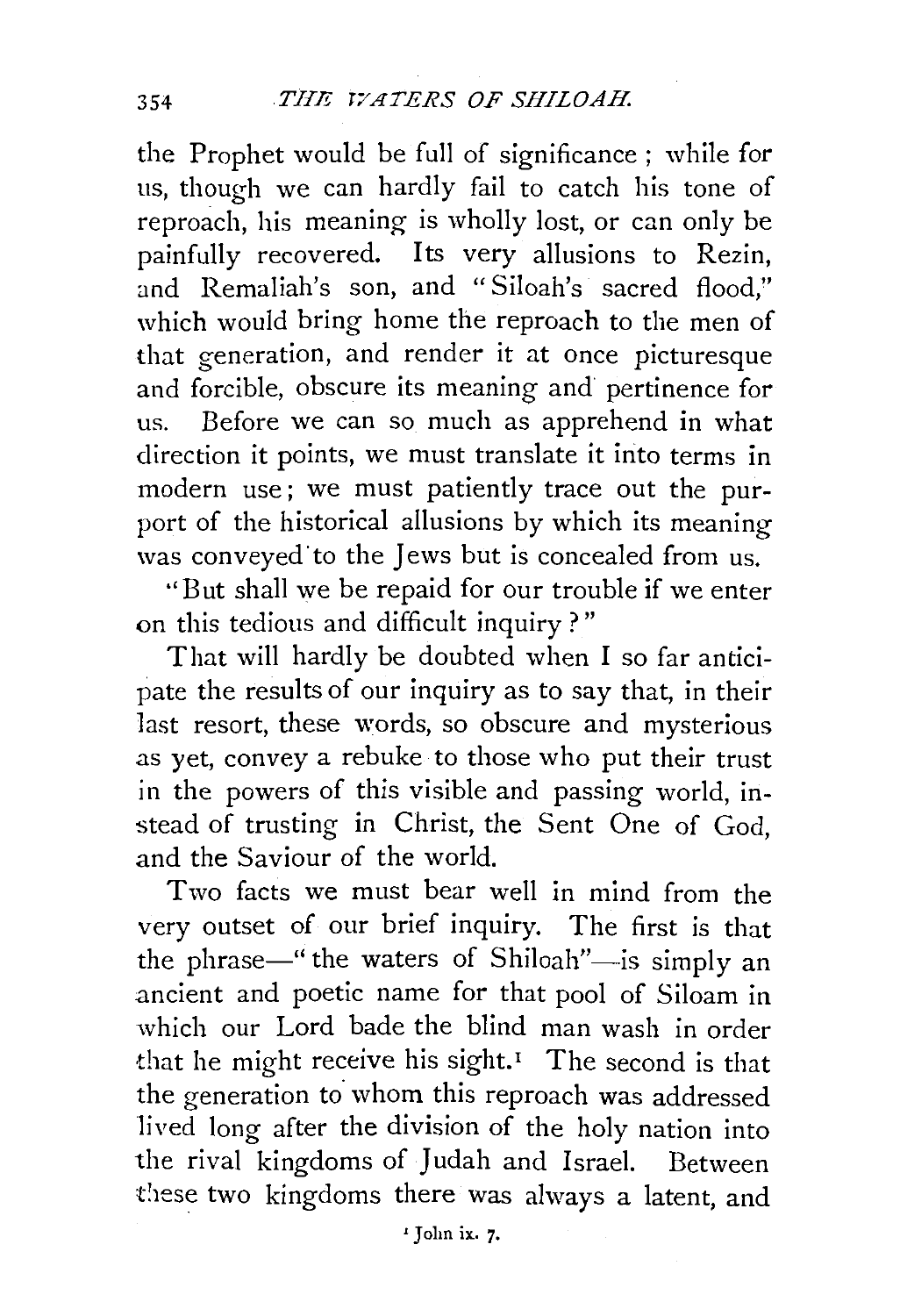often an open, hostility. As the conflict between them passed into its more fatal and malignant phases, the neighbouring nations were drawn into it, and made their profit of it,-Syria being, for the most part, the ally of Israel, and Assyria the ally of Judah.

1. Now "Rezin" was the king of Syria at the time that "Remaliah's son," Pekah, was king of Israel. These two, Pekah and Rezin, had conspired against Judah. They had invaded it, and attempted to take Jerusalem by assault, although as yet they had not succeeded in the attempt. When tidings of this confederacy came to Ahaz, the king of Judah, his heart and the heart of his people were " moved as the trees of the wood are moved by the wind ; " 1 they were agitated and bowed down with fear. The prophet Isaiah is sent to calm their fears, to stay and reassure their hearts. He comes with the gra- ·cious promise, " Behold, a virgin shall conceive, and bear a son, and thou shalt call his name Immanuel.

"But that is a prophecy of Messiah's advent; and what has that to do with the fear of Ahaz and his people ? They were foreboding the fatal issue of a present war, and they are told of the advent of a Redeemer who, some seven centuries afterward, is to come on a spiritual mission ; of the advent of a Messiah who, long after they are gathered to their fathers, is to bring salvation to their remote de- :scendants ! What help or solace was that to them in their pressing and critical emergency ?"

If the promise meant nothing more than this, if it spake only of the advent of a future Redeemer, it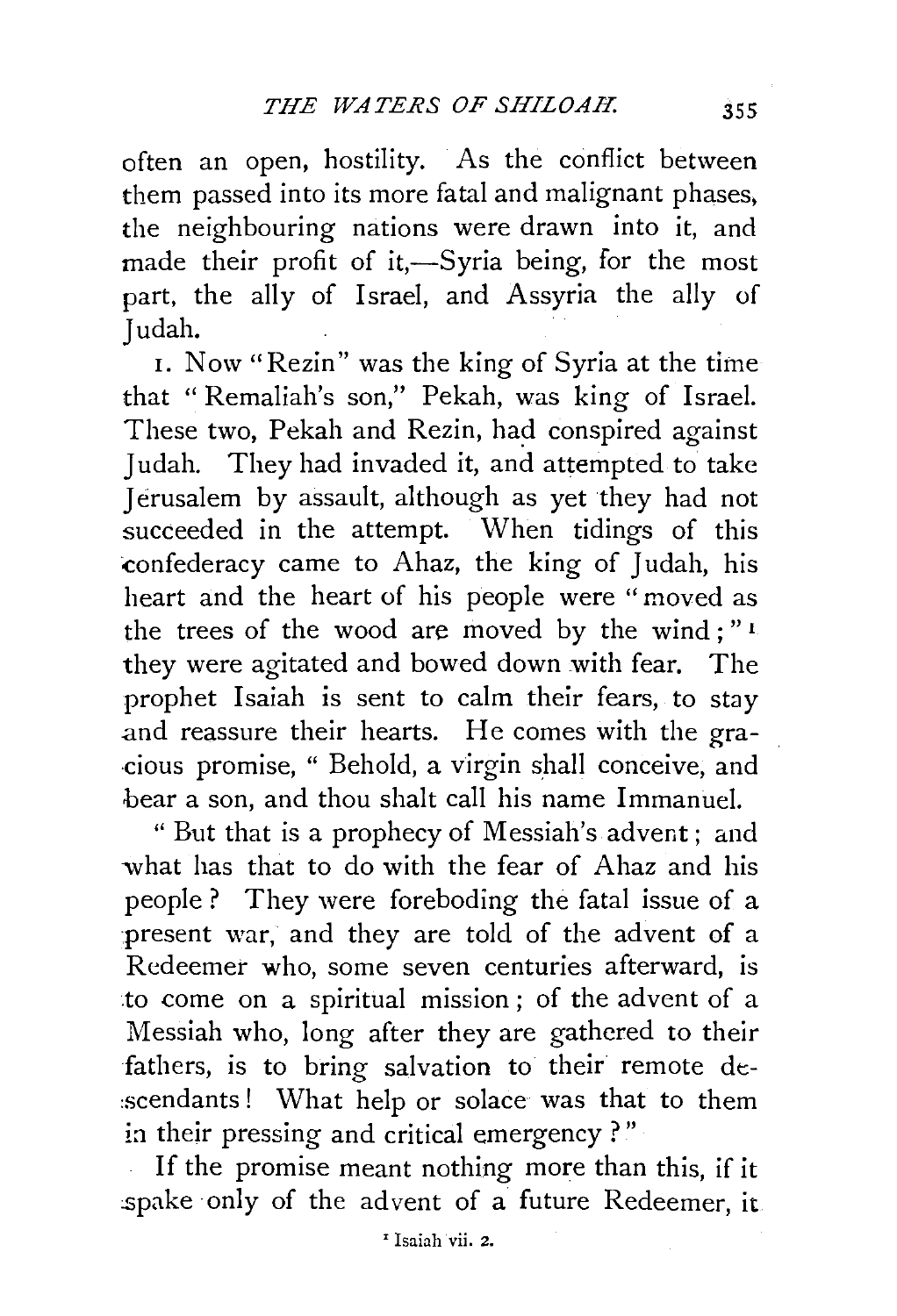must be admitted that it would have been little adapted to the immediate and urgent wants of the moment, and would have carried little comfort to the hearts of those to whom it was addressed. But, besides its future prophetic meaning, the promise had a literal and immediate significance. The virgin prophetess, *Isaiah's bride,* was to conceive and bring forth a son. *His* name was to be Immanuel ("God with us"), to shew that God would be with his people in their present strait. Before *this* Immanuel -the living prophet's son-was old enough to discern between good and evil, both the kings whom Judah feared and abhorred-both " Rezin," king of Syria, and "Remaliah's son," king of Israel-were to be utterly destroyed and their land dispeopled. This was to be the stay and solace of the men of Judah, that, within a few years, the enemies who troubled and dismayed them were to be overthrown. The prophetic meaning of the promise, the coming of the true Immanuel, was for *our* teaching and comfort; the birth of the typical Immanuel, an event close at hand, was to' be *their* comfort and support in their imminent distress and peril.

Even this promise, however, near as its fulfilment was, did not suffice to allay the storm of fear which swept through the heart of Judah as the wind rushes through the wood. So far from discerning the prophetic meaning of the promise, King A haz could not wait for its literal fulfilment, nay, could not trust it when it was fulfilled. In a few months the Prophetess brought forth a son, whom the Prophet, her husband, named Immanuel. To every faithful heart. this boy was an express sign that God had not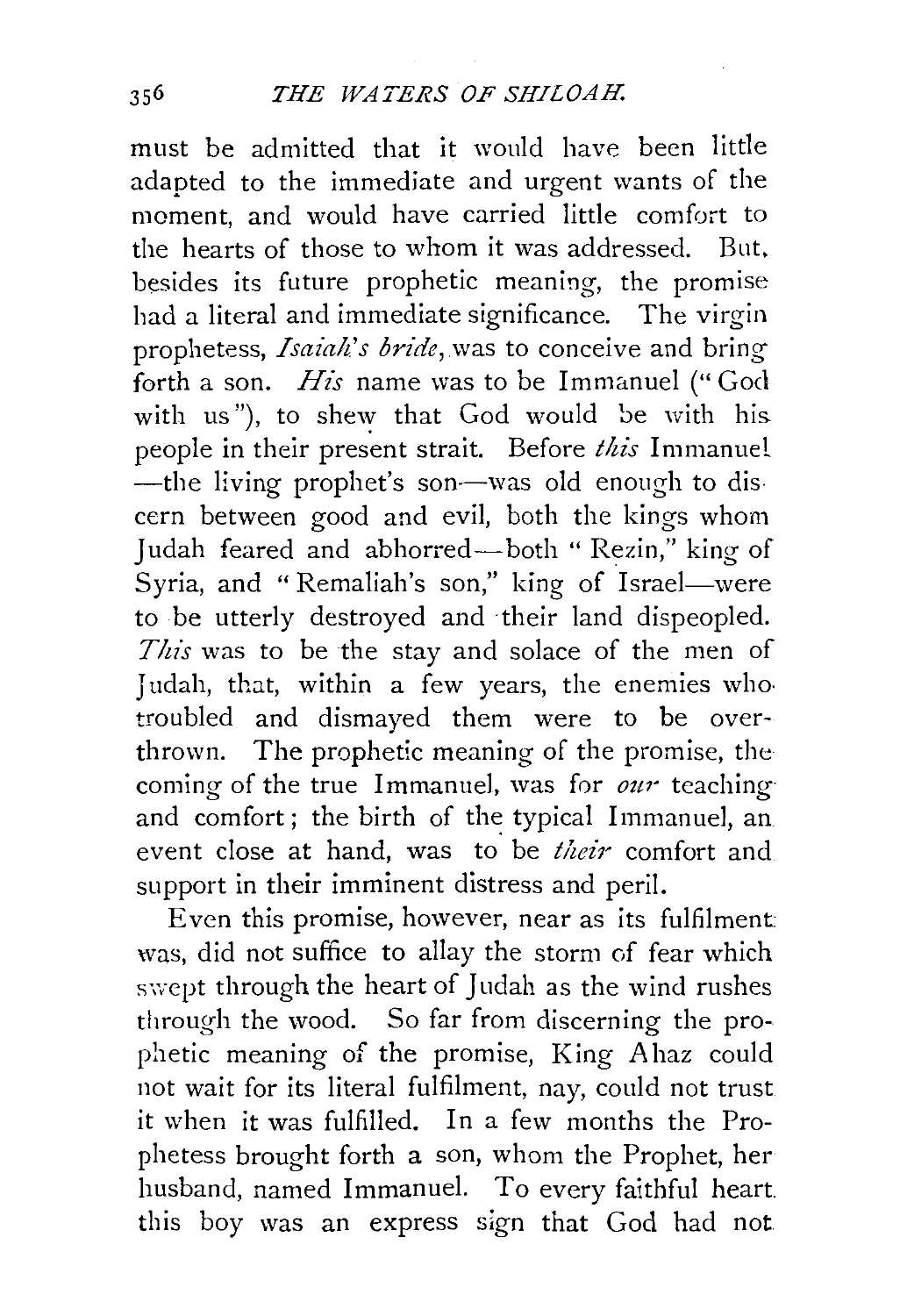abandoned them, that He was with them and would deliver them. But there were not many faithful hearts. in Judah. It was not enough, whether for king or people, to have God with them: they must have man too. Heaven was a long way off; Syria, close at hand. God might be able to deliver them; but there could be little doubt that Syria was able to crush them. And there lay the Syrian host, a very present portent and dread, pressing in hard upon their metropolis, endangering the very Temple ; and yet God's arm was not stretched out to defend his own. It would be wise to appeal to the nearer, quicker, surer help of man ; to make or renew an alliance with the king of Assyria and to entreat immediate succour. These credulous sceptics, believing in " big battalions," but not in the circumambient host of God, had their will. The Assyrian monarch invaded, first, the kingdom of Syria. Rezin was called home to defend his own territory, and was slain in the siege of Damascus. Then the Assyrian invaded the kingdom of Israel, and took town after town, till at last his own servants conspired against the son of Remaliah, and slew him. *Thus* the promise of God was fulfilled despite the unbelief of the Jews, and both the kings who put Judah in fear were miserably destroyed.<sup>1</sup>

Here, then, the lamp of history begins to shine on this obscure passage, and to make its meaning clear. " This peopie," we may say, "who rejoiced in Rezin and Remaliah's son," were the people of Israel. Remaliah's son was their king. Rezin, king of Syria, was his faithful ally. They had conspired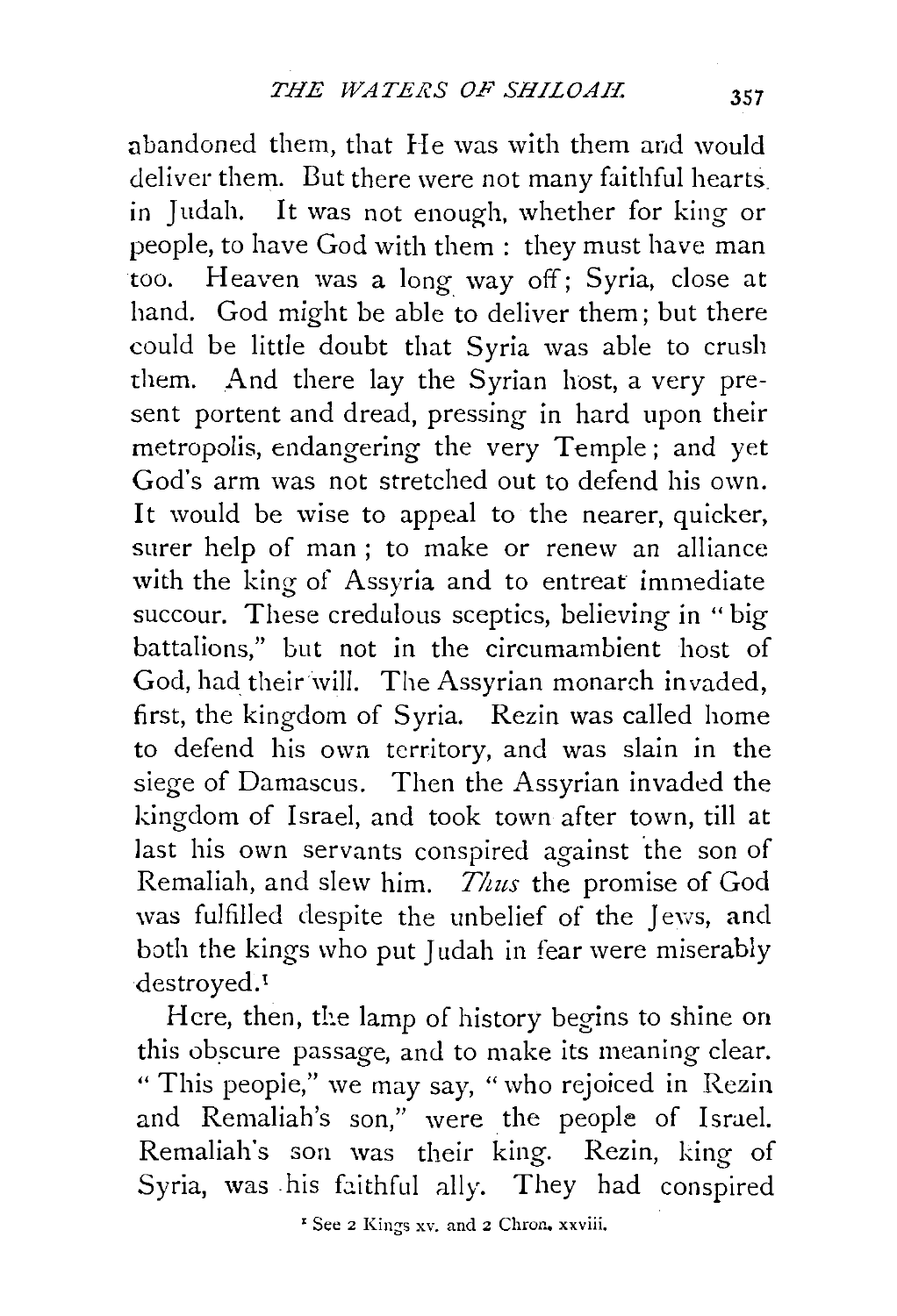against Judah, and invaded it, destroying "a hundred and twenty thousand valiant men," and carrying off two hundred thousand captives, with an immense spoil. So great a victory, a campaign so fortunate, a booty so large, might well inflame the pride of their subjects. They grew boastful and exultant; they "rejoiced" or gloried in the two kings who had enriched them with plunder and led them to a triumph so complete.

*2.* But, again : the people who put their trust, who exulted, in the kings of Israel and Syria, also "refused the waters of Shiloah that go softly." What may *that* mean ? what was this second offence against Heaven? For an answer to this question we must turn from the historical to the natural facts here alluded to. " The waters of Shiloah " took their rise on Mount Moriah, " the hill of the Lord," the hill on which the Temple was built. Indeed, the spring is said to have risen within the very precincts of the Temple, and to have supplied its courts and cisterns with the abundant water required for its innumerable washings and sacrifices. From the sum. mit of the hill it now flows gently to its base, not along any external channel however, but through a secret tunnel which it seems to have worn for itself through the solid rock. Its waters, therefore, flow under ground, running far before they meet the light of day. And, when they re-emerge, they rise and flow without noise or turbulence. They form no brawling torrent, no swift and angry stream, sweeping away its banks and carrying havoc before it. Softly and gently they rise and fill the pool. Softly and gently they overflow into a placid stream, a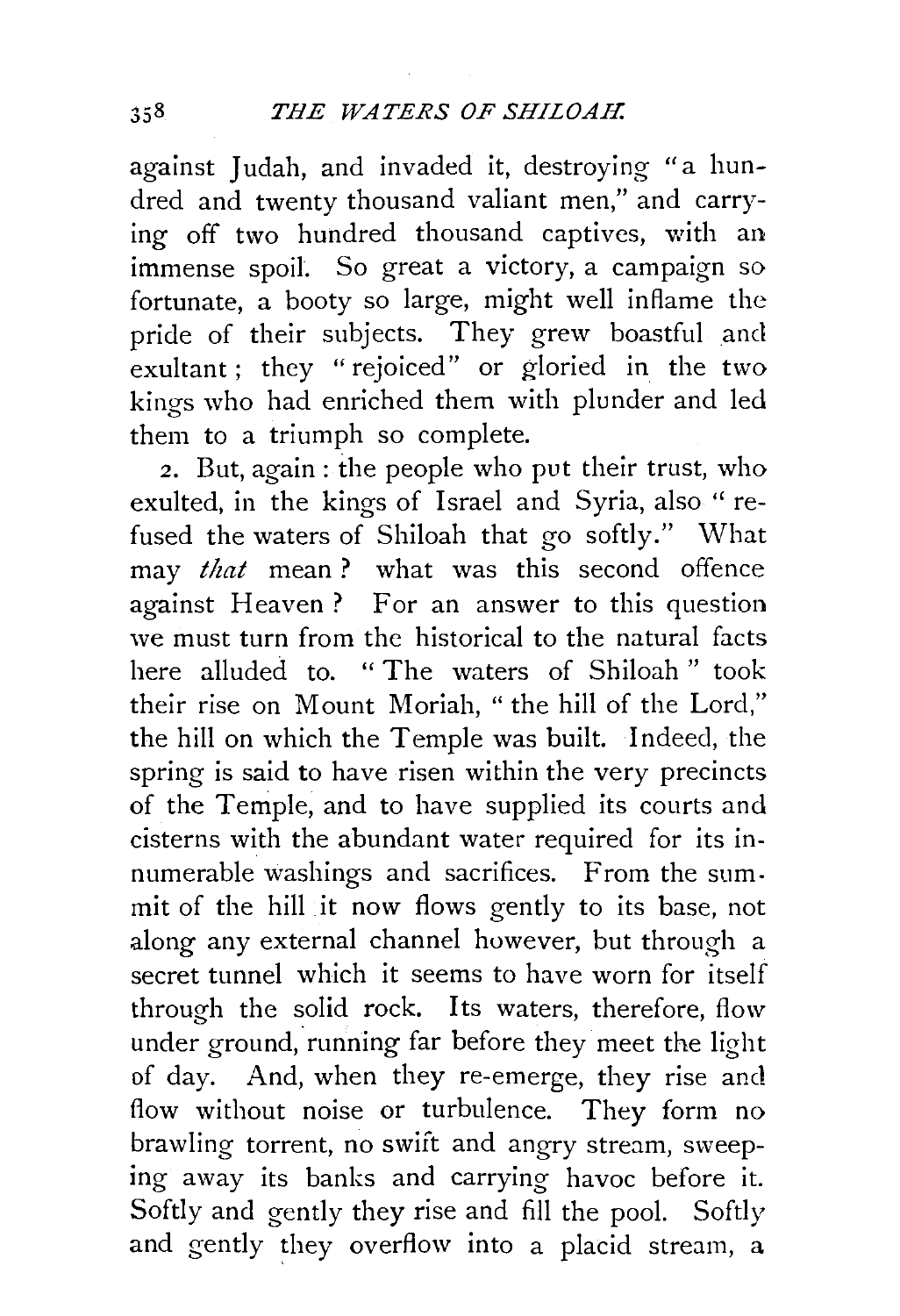stream that does not fail even in times of drought; a stream that quickens all it touches into life. and reveals its presence only by the beauty and fertility which mark its course. This is no imaginary description adapted to the requirements of the passage before us, but a description given by a traveller who stood on its margin and tracked its course only a few years since. And yet how admirably it illustrates the Prophet's words-" The waters of Shiloah that go *softly*;" or, as the Hebrew word also means. *secretly.* They *do* go both secretly and softly. They flow unseen for a while; and when they emerge from their rocky tunnel, they do not rush and fret and whiten in their course, as most hill streams do, but lapse gently on, carrying with them a belt of verdure to the very margin of the Dead Sea. The words of Isaiah describe the waters of Shiloah as they remain to this day.

And now we may see, in part, the significance and force of the reproach, "This people *refuseth* the waters of Shiloah." For the stream of Siloam, which rose within the Temple precincts, is here used as a symbol of the Temple and of its worship. This worship the ten tribes of Israel had long since abandoned. They had turned aside to idols. They bowed before the golden calves which Jeroboam had set up, instead of bending before the mercy-seat of Jehovah. Nay, more and worse : in place of putting their trust in the invisible God, of whom even the golden calves were at first intended to be visible emblems, they were putting their trust in man, "rejoicing in Rezi: and Remaliah's son," believing that these two kings, who had already gratified their lust for plunder and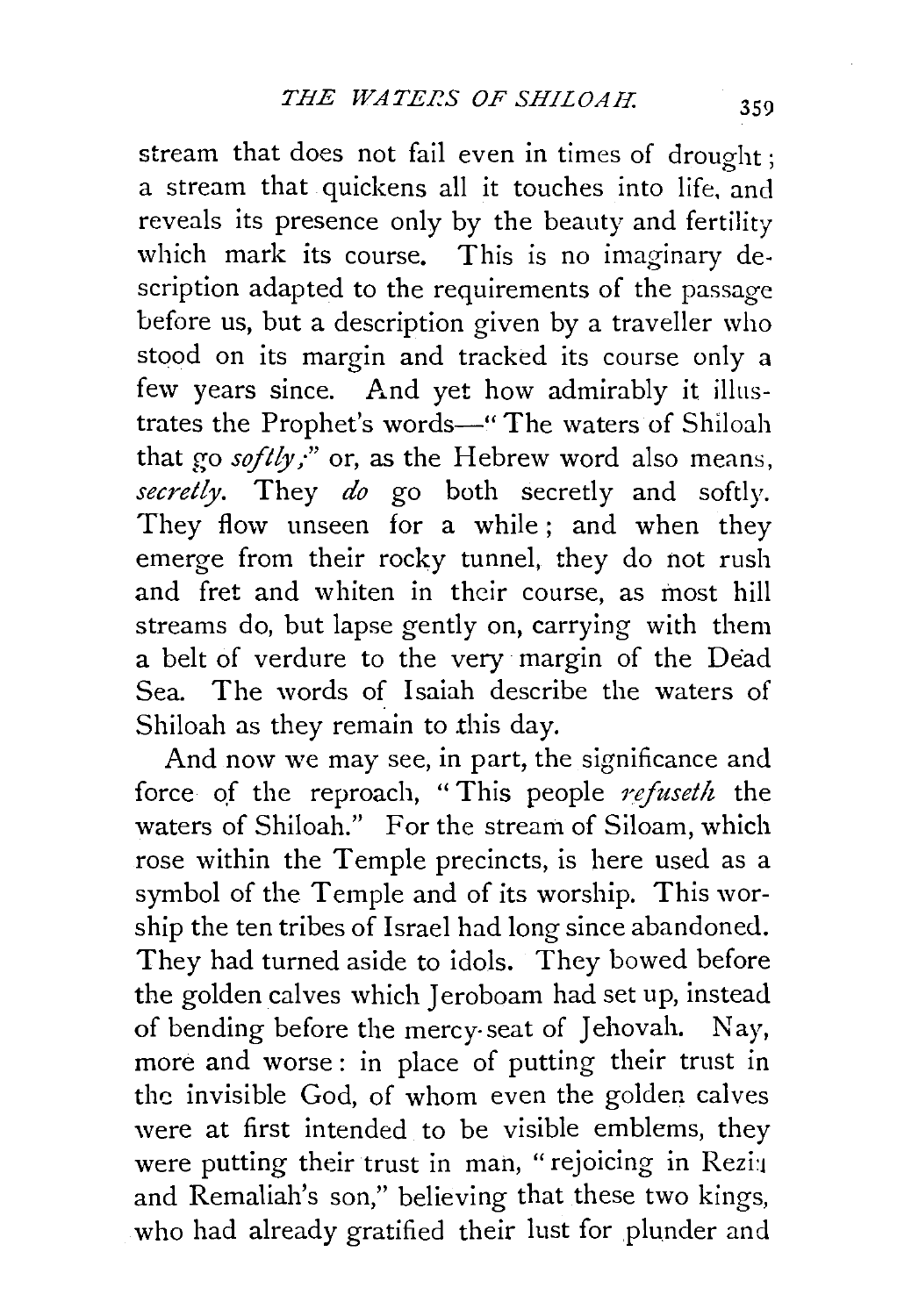victory, were better able to serve and succour them than the very gods they worshipped. Jehovah, indeed, had promised to be with them as He was with their fathers, to preserve them from their enemies, to bless them in their ways. But they could not see Him. His arm moved softly and secretly--noiselessly and without display. They craved, they preferred, a more palpable and obvious defence and support. The waters of Siloam ran too softly for them ; the word and providence of God were too gentle and unobtrusive to command their confidence. Jehovah was far away, Rezin and Pekah close at hand. *He* moved toward his ends quietly, like the light which dawns gradually and noiselessly upon the world; *they,* suddenly and noisily, amid the confused tumults of battle, like the lightning which smites and scathes and stuns. And therefore the people of Israel refused the sacred but secret stream of Siloah, and rejoiced in their victorious monarch and his Syrian ally.

This, then, is the first and most obvious meaning of the passage; as it stands. The Israelites rejected the secret and invisible ministries of the Temple and of Him who dwelt in the Temple, and were glorying in human strength, human valour, human alliances.

3· But we may find another meaning in it, or another application of the same meaning; nay, we *must* find this other meaning in it if, as probably we ought to do, we translate the passage, with Hitzig, "This people *dreadeth* Rezin and Remaliah's son." For, in that case, it is the people of Judah, rather than the people of Israel, who are rebuked by the Prophet. *They* were putting their trust in men. in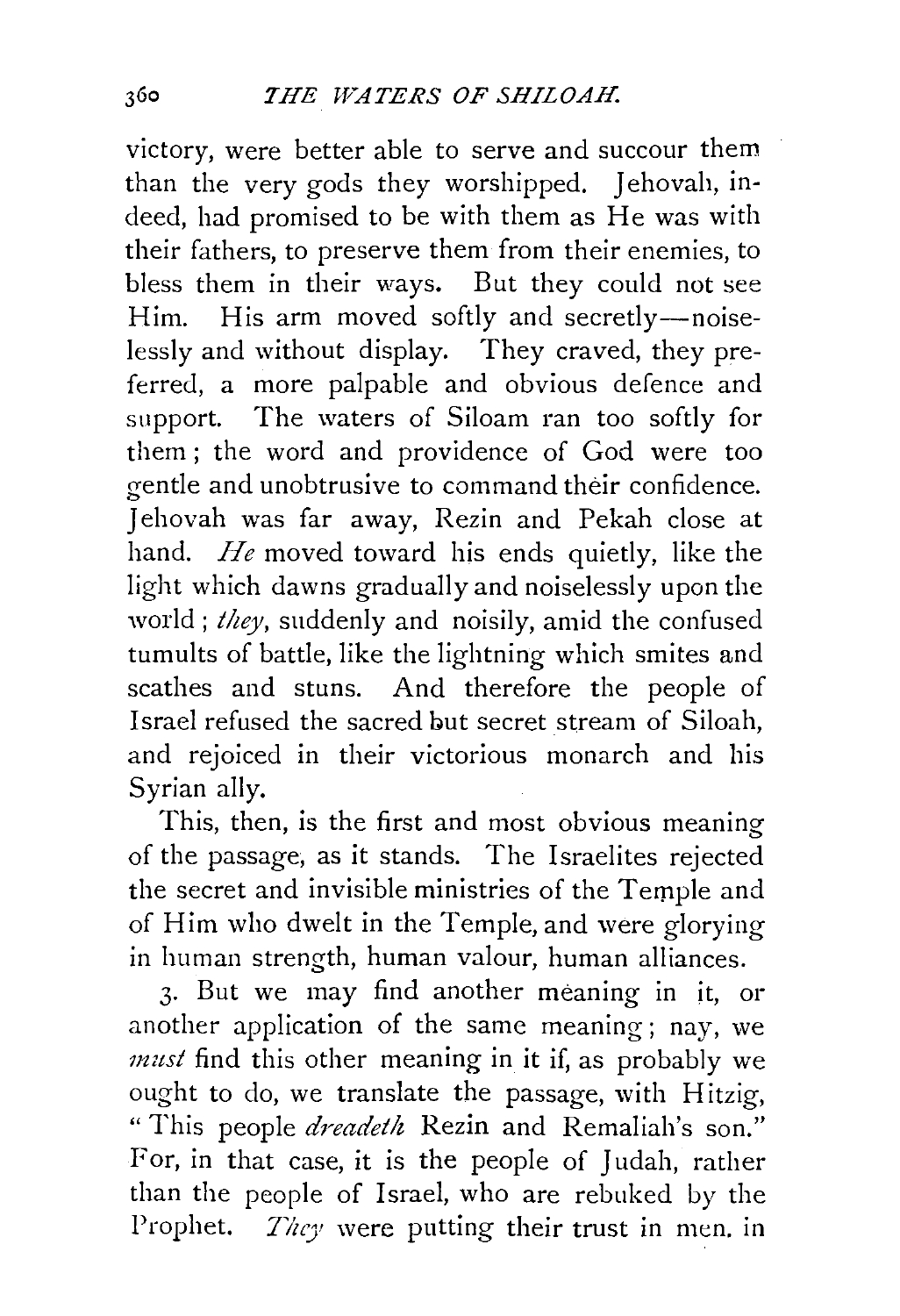princes. They dreaded the might of the two monarchs who had come up against them. They could not feel secure until they could pit the king of Assyria against the king of Syria, and go out to war with foreign allies as numerous and as powerful as those of Israel.

And *their* sin, the sin of a falsely-placed trust, was more heinous in them than in their brethren of Israel. Fer they still clung to the Temple, still worshipped the Jehovah of their fathers. By all the ties of habit and worship, by all the nobler traditions of their race and kingdom, they were bound to make *Him* their strength and stay. To quicken and deepen their reliance on Him, God had given them both a special word of promise, and in Immanuel, the son of the Prophet, a special and most gracious sign. The very name of this child was a new assurance that God was with them, that He had not forgotten to be gracious to them. But, like their kinsmen of Israel, "this people" of Judah refused the waters of Shiloah, because they ran softly. The Divine energy working invisibly through the events and changes of their daily life, working still more potently through the acts of worship in the Temple, and the gracious assurance latent in the word of promise and in Immanuel, the sign of the promise-these required a spiritual insight and affection of which they were destitute. It was easier for them to rest on outward forces, on the valour of captains and armies, on the might of great conquerors and monarchs; and therefore they betook themselves to the king of Assyria, and the vast hosts he could summon to his standard, and put their trust in these.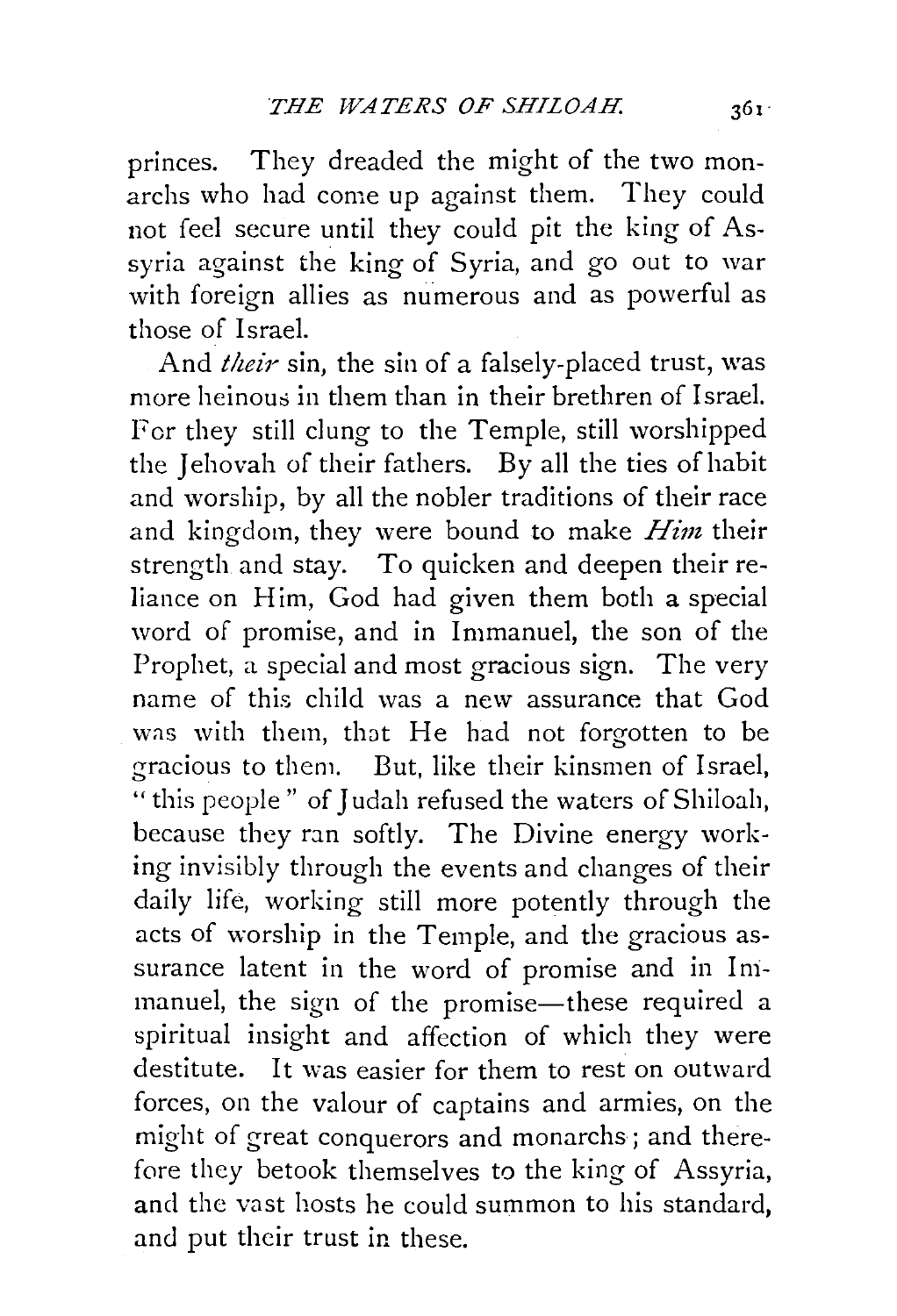And verily they had their reward. The Assyrian listened 'to their urgent appeal. He came and destroyed their enemies, but he also " stretched out " his terrible wings over *them*. Judah, as well as Israel, was "brought very low." It was "stript naked." The ally whom they had called in "distressed them, but did not strengthen them."

4· There is still another, and a wider, meaning in these words. All the Hebrew prophets, and Isaiah among them, use the kingdoms of Syria and of As. syria as types of the great world-power, of those external forces of every kind in which it is our constant temptation to trust rather than in the Maker of heaven and earth. To the Jewish people, dwelling in their scattered village communities, with their self-elected judges and leaders-to this people, who were held together by religious rather than by political ties, the vast organized despotisms beyond their borders were a strangely impressive and terrible spectacle. It is impossible to read the inspired prophecies and chronicles without perceiving that the national imagination was dominated, that it was now attracted and now daunted, by the immense power of these great instruments of conquest and oppression; without perceiving that in the minds both of prophets and of the people these despotisms came to stand for all the hostile and seductive forces of that world which is without God and even opposes itself against Him.

It was in these vulgar, unspiritual, but tremendous forces, that the men both of Judah and of Israel were now trusting. Compared with the great despotisms of the East, and the men who wielded them, what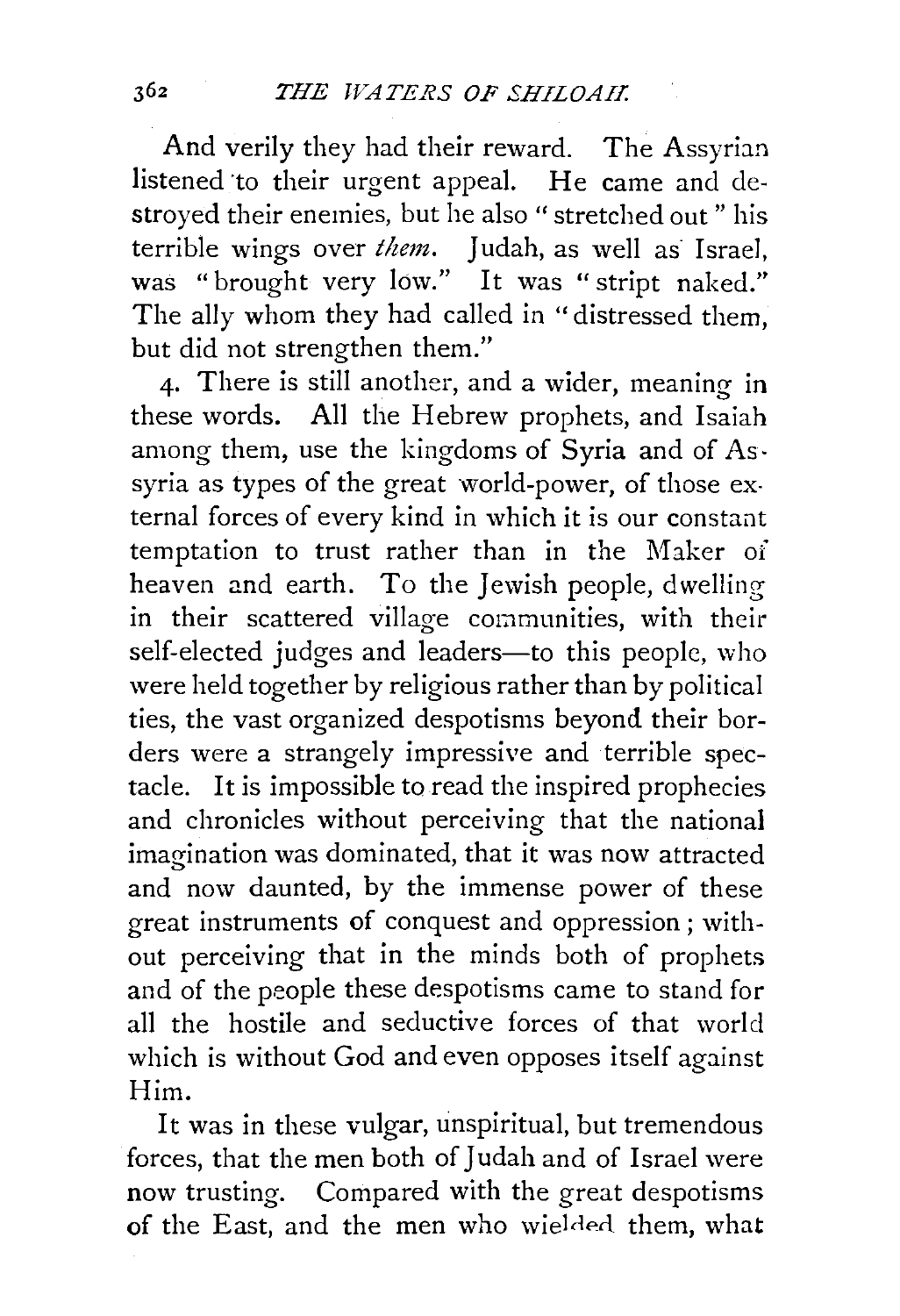was the child Immanuel, although he was a sign of the Divine Presence, or what "the waters of Shiloah," although it too was the symbol of the Divine Presence and favour? We must not judge these men too harshly if the loud, near, and obvious forces of the great Eastern despotisms took greater bulk and weight in their minds than those Divine influences which ran softly and secretly among them, making neither show nor noise. Nor, on the other hand, must we fail to note that, in preferring the alliance of Syria and Assyria to the help of God, they were virtually renouncing their special prerogative, the peculiar hope and consolation of Israel. For just as those ancient despotisms were prophetic types of the forces of the outward world, so the son of Isaiah was a type of the true Immanuel, and the waters of Siloah a type of the quickening and cleansing ministry of Him who was sent of God to take away the sin of the world. To refuse the waters of Shiloah for the sake of Rezin and Remaliah's son, to pay so little heed to the promise and significance of the birth of Immanuel, was virtually therefore to reject the God whom they professed to worship, and to renounce the hope to which they had been called. It was to prefer man to God. It was to be conformed to the world, and alienated from the Christ.

Of course this identification of the pool of Siloam, of "the living water" of the ancient Temple, with the ministry and salvation of Christ, seems questionable and far-fetched until its Scriptural ground and authority be adduced. That ground and authority may be found in Chapter ix. of St. John's Gospel. In the earlier verses of that Chapter we read of a man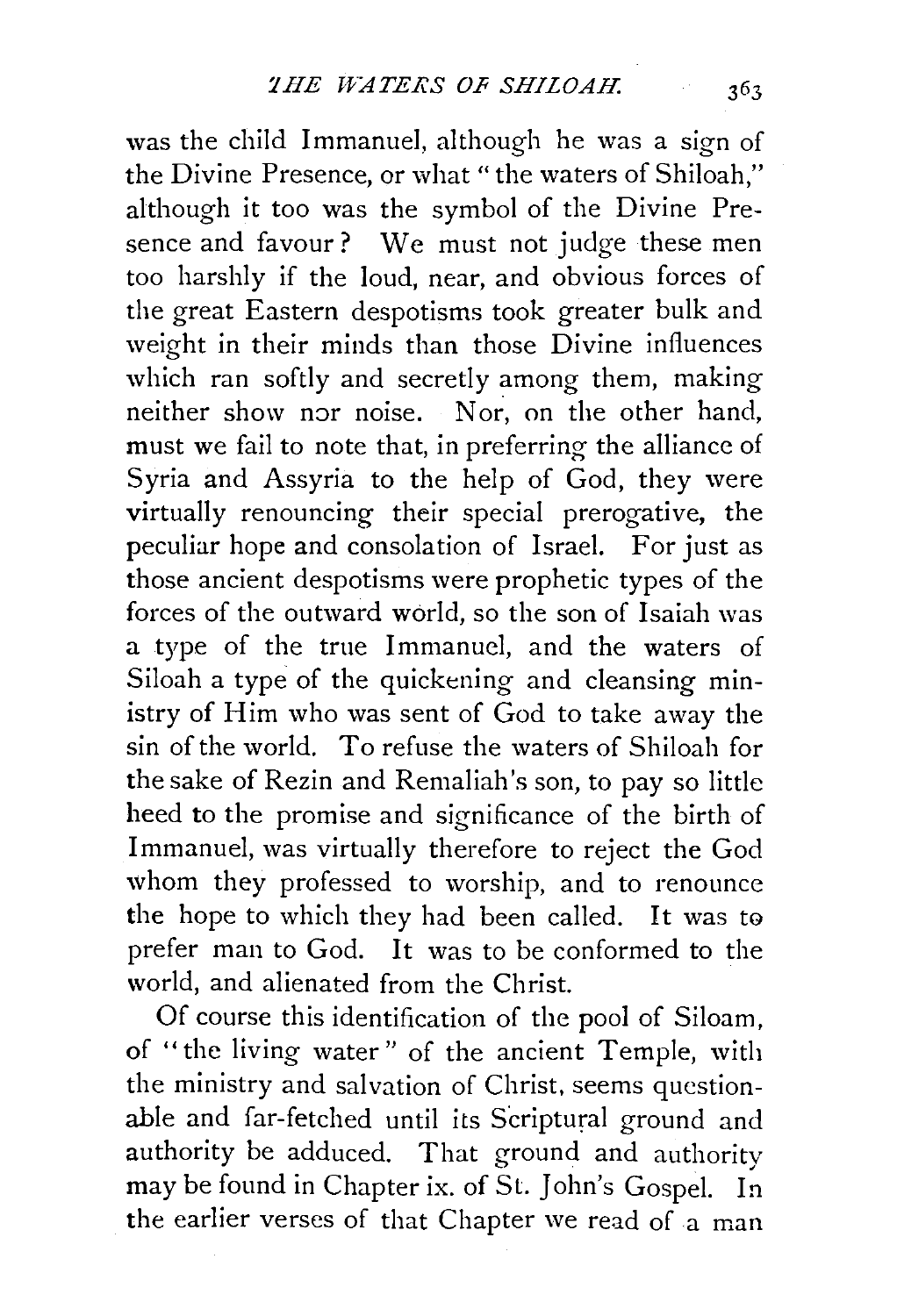born biind to whom the Lord Jesus, as He passed from the Temple, gave sight. Discussing the condition of this blind man with his disciples, our Lord affirms that *He* has come forth from the Father in order that "the works of God may be manifested ; " and that, so long as it is day, He must "work the works of Him that *sent"* Him: that is to say, He virtually calls Himself, here as elsewhere, *"the Sent*  One of God." Then, turning to the blind man, He anoints his eyes, and bids him, "Go, wash in the pool of Siloam; which "- Siloam, viz.- adds the Apostle in a parenthesis, "is by interpretation, *Sent."*  The blind man had not far to go. From the Temple he would pass down the slope of the hill on which it stood, grope his way to the pool in the valley, wash in it, and return seeing.

But what we have specially to note is the parenthesis of St. John. No sooner has he told us that Jesus declared Himself to be " sent " of the Father, than he also tells us that Siloam means " sent ; " the implication being that just as Christ was *sent,*  so also the waters of Siloam were *sent* by God, and were his gift to the world. The Commentators are agreed that the Apostle adds this parenthesis in order to teach us that the cleansing healing spring, which gave sight to the blind and kept the Temple pure, was a symbol of the Messiah, and of his cleansing and enlightening ministry. He tells us that Siloam meant '' Sent of God " in order that we may recognize in Christ the true Siloam-Him by whose virtue the sick are healed and the service of God is sanctified. So that, in fine, to refuse the waters of Shiloah that go softly, and to dread or to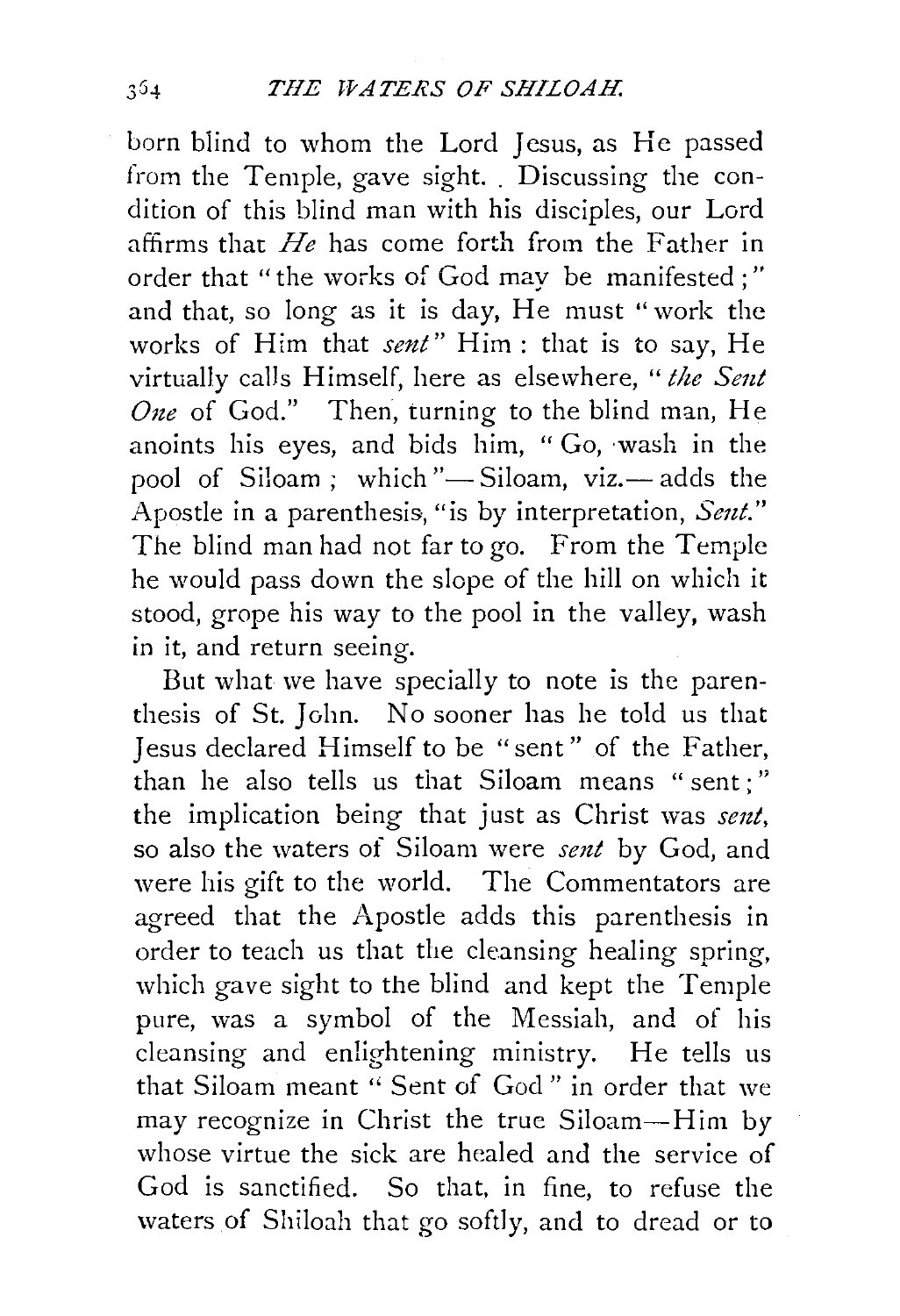glory in Rezin and Remaliah's son, is, in the last ·resort, to put our trust in the forces of this visible and passing world, instead of trusting in Christ, the Sent One of God and the Saviour of the world.

5· A very beautiful and suggestive meaning is thus reached. For now the passage, so obscure at first, sets Christ before us as *the Seut One of God,* the true Siloam. He came forth from the Father, not to do his own will, but the will of Him that sent Him. And, therefore, we are not to conceive of Him as mitigating or placating the Father's anger, but as disclosing and expressing the Father's love. He is God's gift to us—his one all-including all-guaranteeing gift. He is the Fountain of Life in the spiritual Temple, a fountain opened for all sin and uncleanness; a fountain whose waters are of so sovereign a virtue that they avail to wash away even the foulest stains and to quicken all that were sometime dead. Coming to Him, we are made every whit clean, every whit whole. The Sent One is sent to and for all. The true Siloam is for the healing of all nations.

The passage sets Christ before us in *the might of his gentlmess.* The waters of Shiloah go softly, secretly. They run underground for a while; and, when they emerge to sight, it is without rush or noise. Overflowing the basin of the Pool, they flow gently and shyly on their way, hiding themselves beneath the wealth of life and verdure they create. And, in like manner, Jesus did not strive, nor cry, nor make a noise in the streets. He sought no publicity, no fame. His mightiest works were done in secret, or in the presence of a few chosen witnesses. His most select and critical hours were spent in the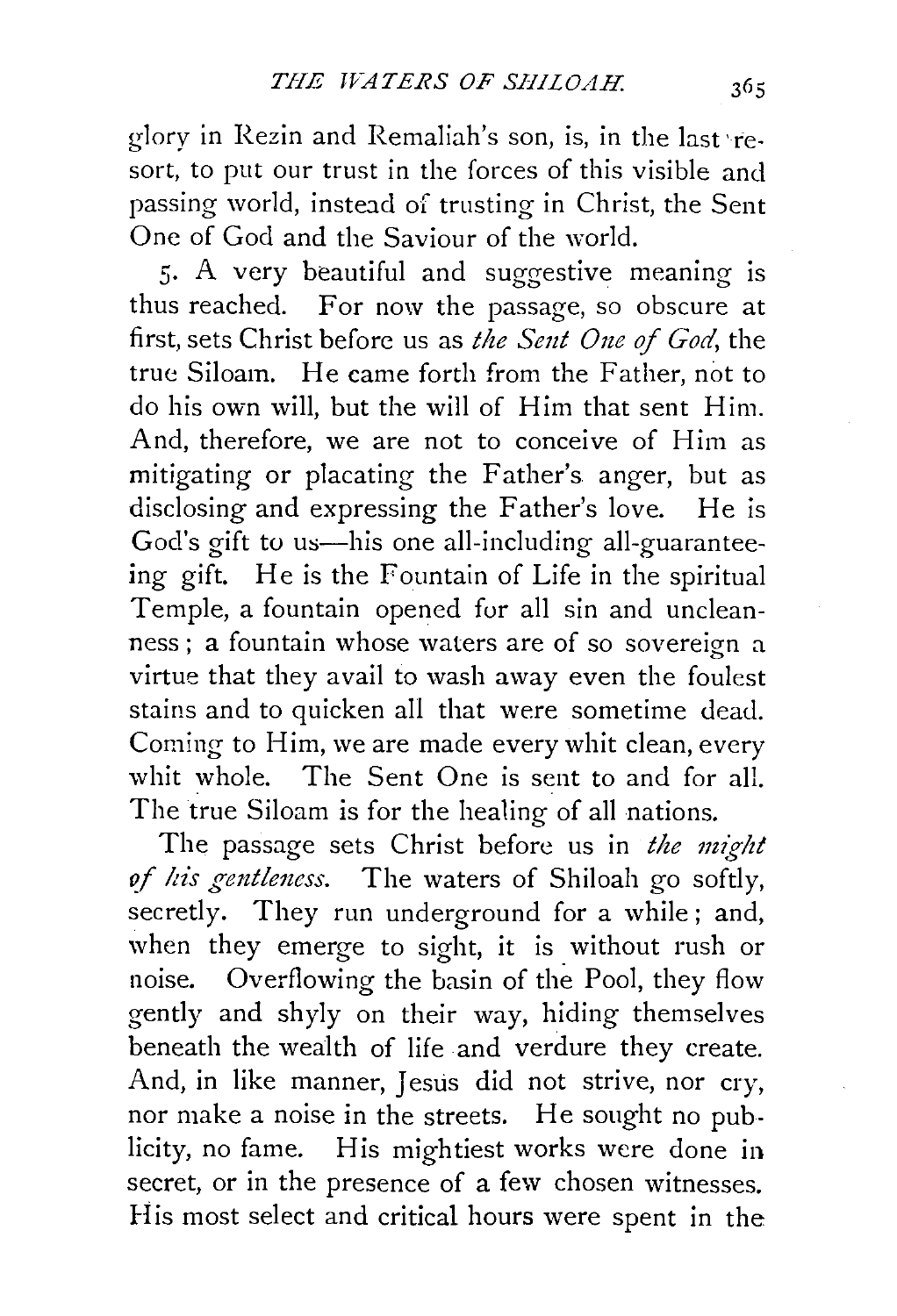solitudes of the mountain, the garden, the desertalone, yet not alone, because God was with Him. His course through life. like that of the sacred hill stream, was to be traced by the blessings He shed around Him, the added life and fruitfulness He carried to prepared and fertile hearts, the new life and fruitfulness He carried to barren hearts. Under the gentle, unobtrusive, yet irresistible influence of his grace, how many a solitary place has grown glad with flowers and fruit! how many a desert place has blossomed and rejoiced like the rose !

The passage sets Christ before us as *rejected* by his own. "His own received him not." They refused the waters of Shiloah-refused them precisely because they ran softly. Had they brawled down a rocky bed, fretting and whitening against every stone that opposed their progress, they might have proved attractive ; they might have commanded attention. Had Jesus come to reveal his power instead of to display his mercy, blazing fierce wrath upon hisenemies and smiting hostile nations to the earth, the Jews would probably have received Him and rejoiced in Him. But He came not with observation. One day He will come as the lightning which flashes from one end of heaven to the other: but of old He came in great humility. And the Jews, like their fathers, refused the Divine Gentleness that would have made them great, and relied on the human might which oppressed and enslaved them. Just as the fathers rejected Jehovah to put their trust in the kings of Syria and Assyria, so the children rejected Jesus and put their trust in Caiaphas and Pilate. And we are in danger of falling into their sin. It is